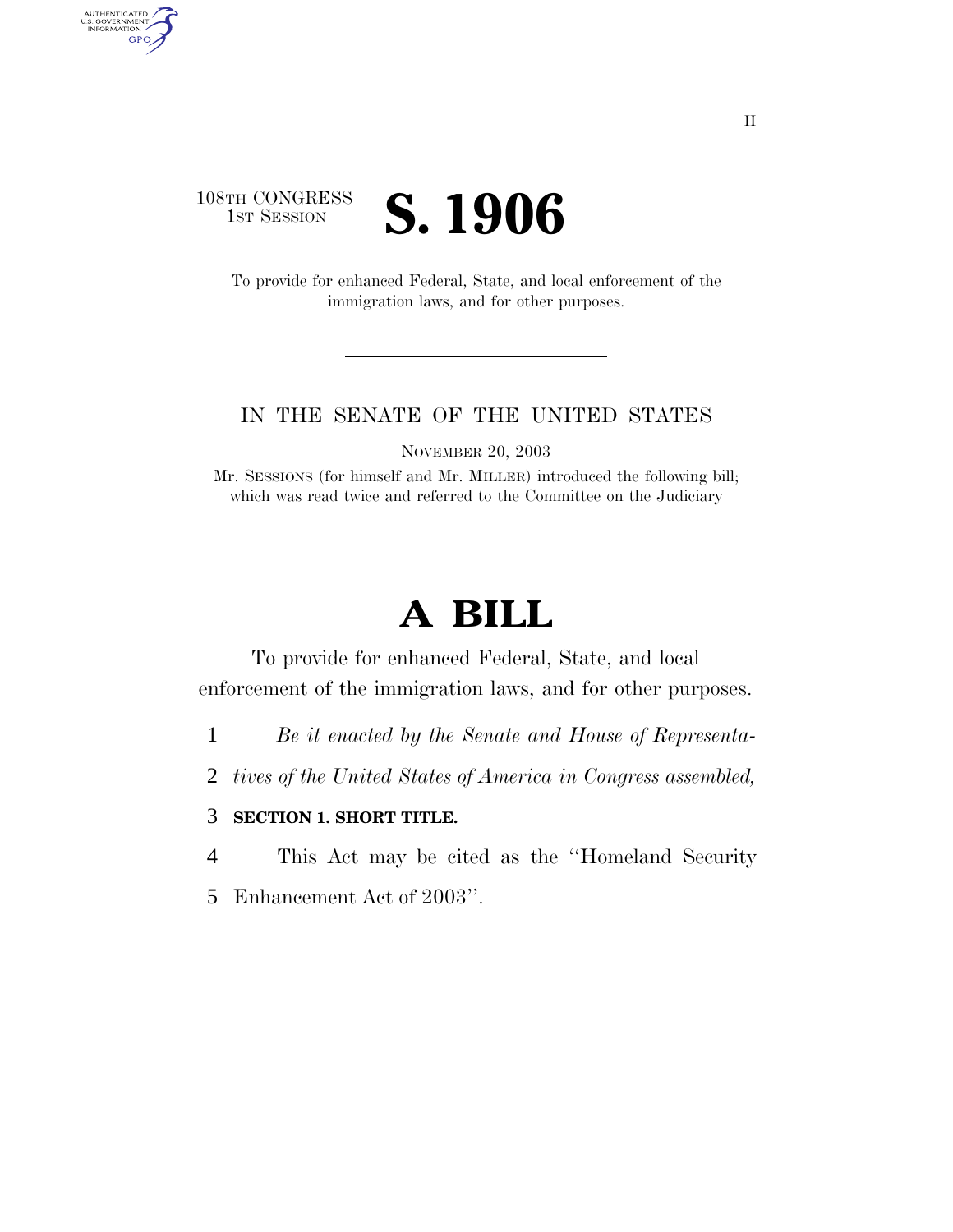# **TITLE I—ENHANCING FEDERAL, STATE, AND LOCAL ENFORCE- MENT OF THE IMMIGRATION LAWS**

 **SEC. 101. FEDERAL AFFIRMATION OF IMMIGRATION LAW ENFORCEMENT BY STATES AND POLITICAL SUBDIVISIONS OF STATES.** 

 Notwithstanding any other provision of law and re- affirming the existing inherent authority of States, law en- forcement personnel of a State or a political subdivision of a State have the inherent authority of a sovereign entity to apprehend, arrest, detain, or transfer to Federal cus- tody aliens in the United States (including the transpor- tation of such aliens across State lines to detention cen- ters), in the enforcement of the immigration laws of the United States. This State authority has never been dis-placed or preempted by Congress.

#### **SEC. 102. STATE AUTHORIZATION FOR ENFORCEMENT OF**

#### **FEDERAL IMMIGRATION LAWS ENCOURAGED.**

 (a) IN GENERAL.—Effective 2 years after the date of enactment of this Act, a State (or political subdivision of a State) that has in effect a statute, policy, or practice that prohibits law enforcement officers of the State, or of a political subdivision within the State, from enforcing Federal immigration laws or from assisting or cooperating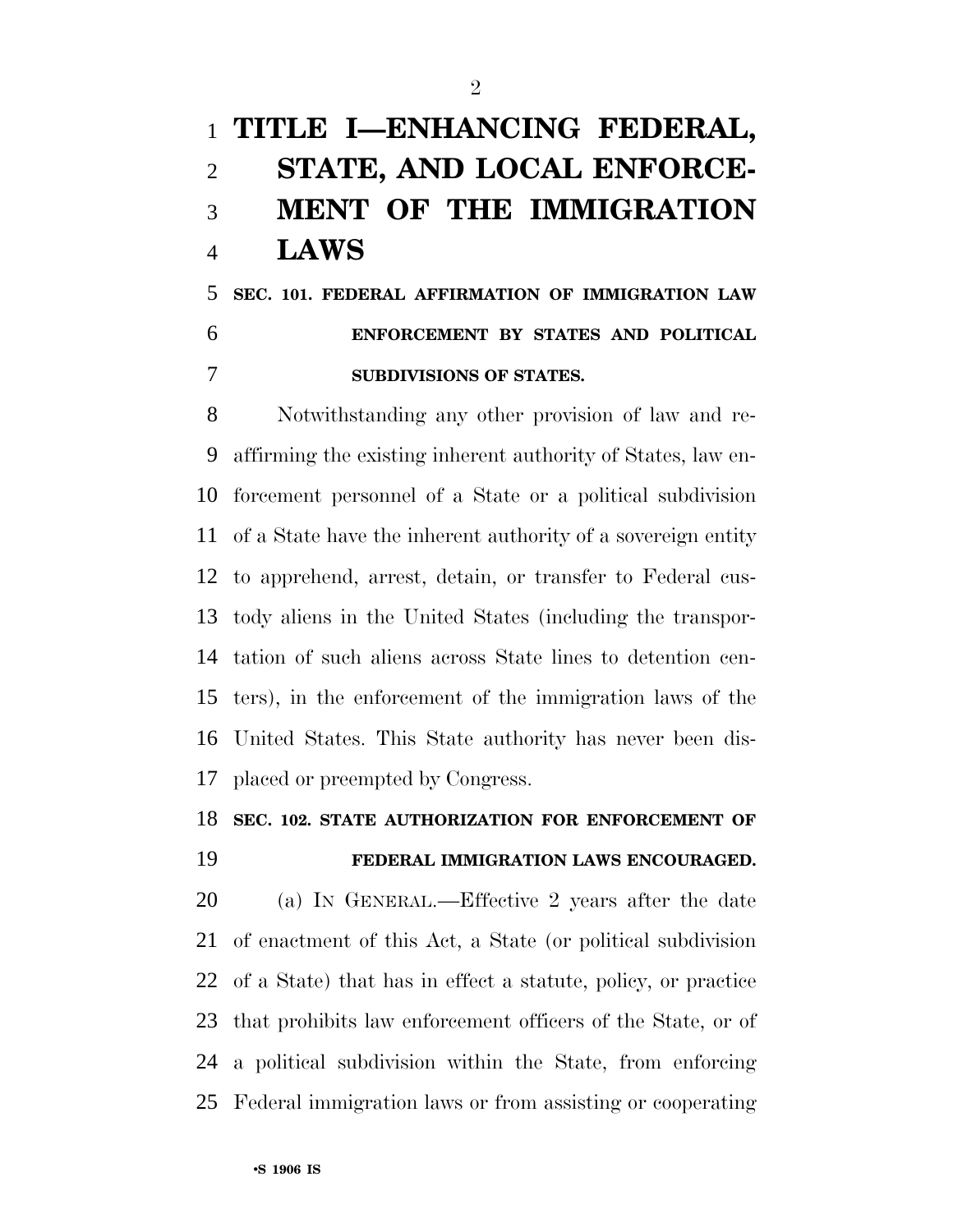with Federal immigration law enforcement in the course of carrying out the officers' law enforcement duties shall not receive any of the funds that would otherwise be allo- cated to the State under section 241(i) of the Immigration and Nationality Act (8 U.S.C. 1231(i)).

 (b) REALLOCATION OF FUNDS.—Any funds that are not allocated to a State due to the failure of the State to comply with this section shall be reallocated to States that comply with this section.

### **SEC. 103. CIVIL AND CRIMINAL PENALTIES FOR ALIENS UN-LAWFULLY PRESENT IN THE UNITED STATES.**

 (a) ALIENS UNLAWFULLY PRESENT.—Title II of the Immigration and Nationality Act (8 U.S.C. 1151 et seq.) is amended by adding after section 275 the following:

''CRIMINAL PENALTIES AND FORFEITURE FOR

UNLAWFUL PRESENCE IN THE UNITED STATES

 ''SEC. 275A. (a) In addition to any other violation, an alien present in the United States in violation of this Act shall be guilty of a misdemeanor and shall be fined under title 18, United States Code, imprisoned not more than 1 year, or both. The assets of any alien present in the United States in violation of this Act shall be subject to forfeiture under title 18, United States Code.

•**S 1906 IS**  ''(b) It shall be an affirmative defense to a violation of subsection (a) that the alien overstayed the time allot-ted under the visa due to an exceptional and extremely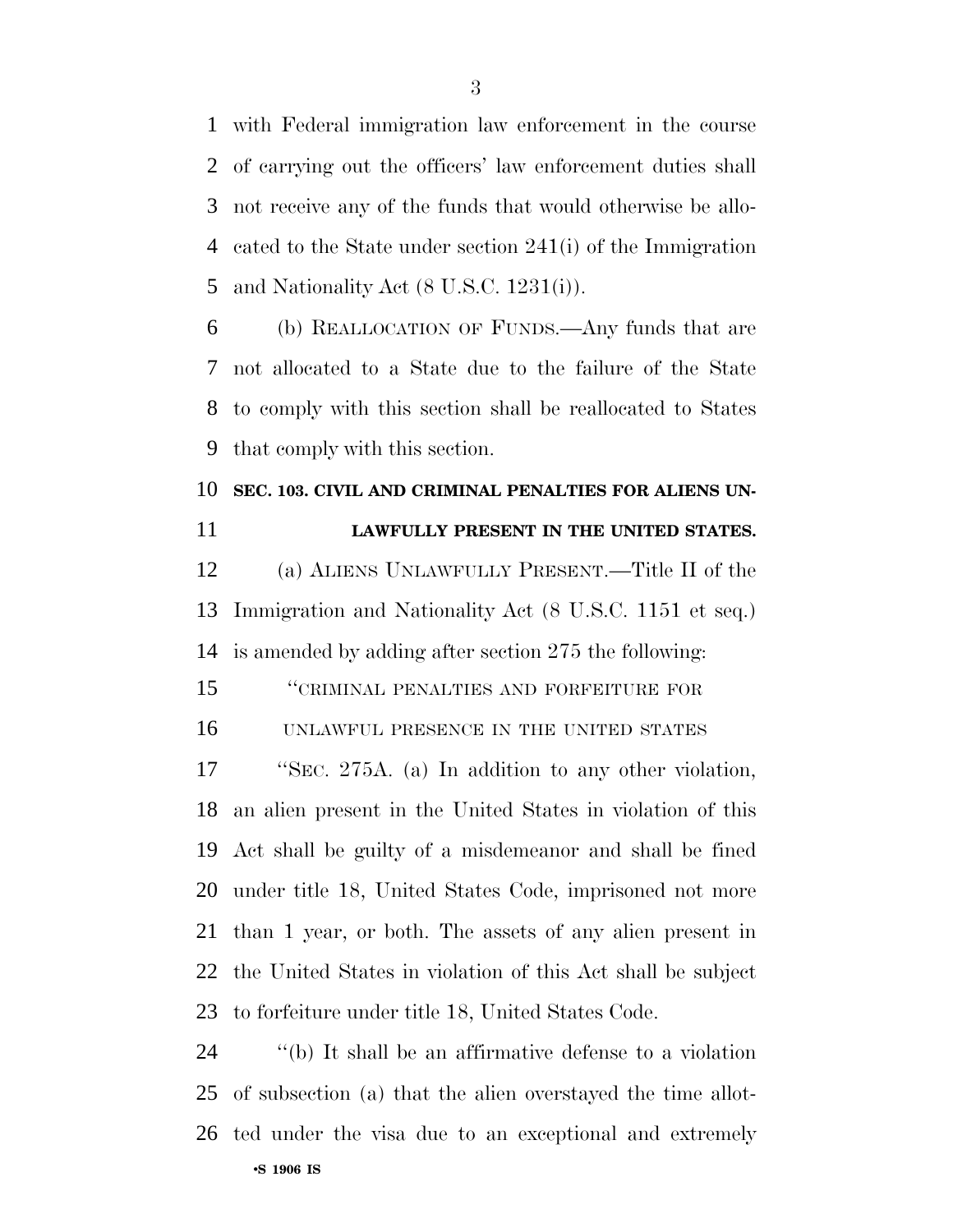unusual hardship or physical illness that prevented the alien from leaving the United States by the required date.''.

 (b) INCREASE IN CRIMINAL PENALTIES FOR ILLEGAL ENTRY.—Section 275(a) of the Immigration and Nation-6 ality Act (8 U.S.C. 1325(a)) is amended by striking "months,'' and inserting ''1 year,''.

 (c) PERMISSION TO DEPART VOLUNTARILY.—Sec- tion 240B of the Immigration and Nationality Act (8 U.S.C. 1229c) is amended—

 (1) by striking ''Attorney General'' each place that term appears and inserting ''Secretary of Homeland Security''; and

14 (2) in subsection (a)(2)(A), by striking "120" 15 and inserting "30".

 **SEC. 104. LISTING OF IMMIGRATION VIOLATORS IN THE NA- TIONAL CRIME INFORMATION CENTER DATA-BASE.** 

 (a) PROVISION OF INFORMATION TO THE NCIC.— Not later than 180 days after the date of enactment of this Act, the Under Secretary for Border and Transpor- tation Security of the Department of Homeland Security shall provide the National Crime Information Center of the Department of Justice with such information as the Director may have on any and all aliens against whom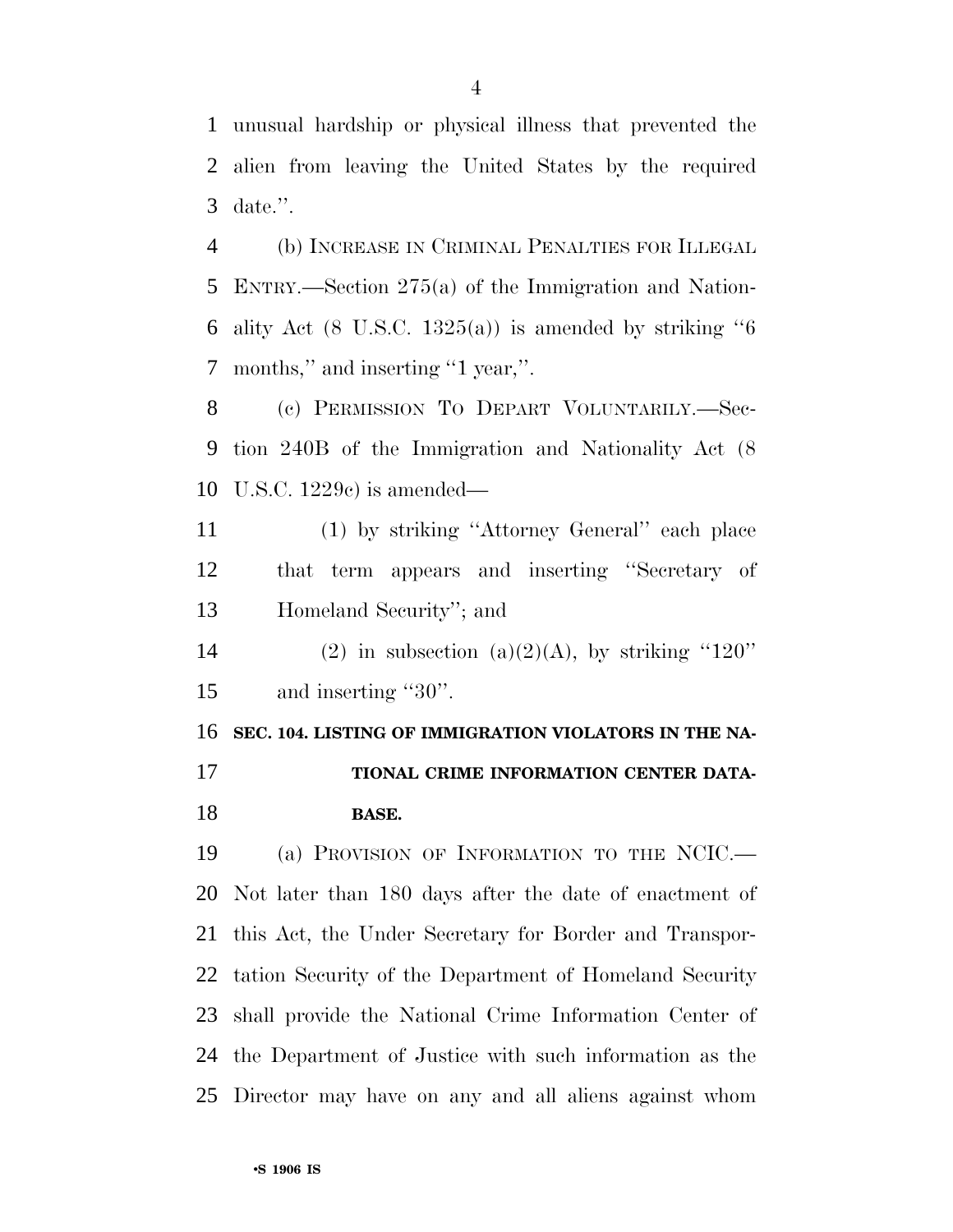a final order of removal has been issued, any and all aliens who have signed a voluntary departure agreement, and any and all aliens who have overstayed their visa. Such information shall be provided to the National Crime Infor- mation Center regardless of whether or not the alien re- ceived notice of a final order of removal and even if the alien has already been removed.

 (b) INCLUSION OF INFORMATION IN THE NCIC DATABASE.—Section 534(a) of title 28, United States Code, is amended—

 (1) in paragraph (3), by striking ''and'' at the end;

 (2) by redesignating paragraph (4) as para-graph (5); and

 (3) by inserting after paragraph (3) the fol-lowing:

 $\frac{1}{4}$  acquire, collect, classify, and preserve records of violations of the immigration laws of the United States, regardless of whether or not the alien has received notice of the violation and even if the alien has already been removed; and''.

 **SEC. 105. STATE AND LOCAL LAW ENFORCEMENT PROVI-SION OF INFORMATION ABOUT APPRE-**

**HENDED ILLEGAL ALIENS.** 

(a) PROVISION OF INFORMATION.—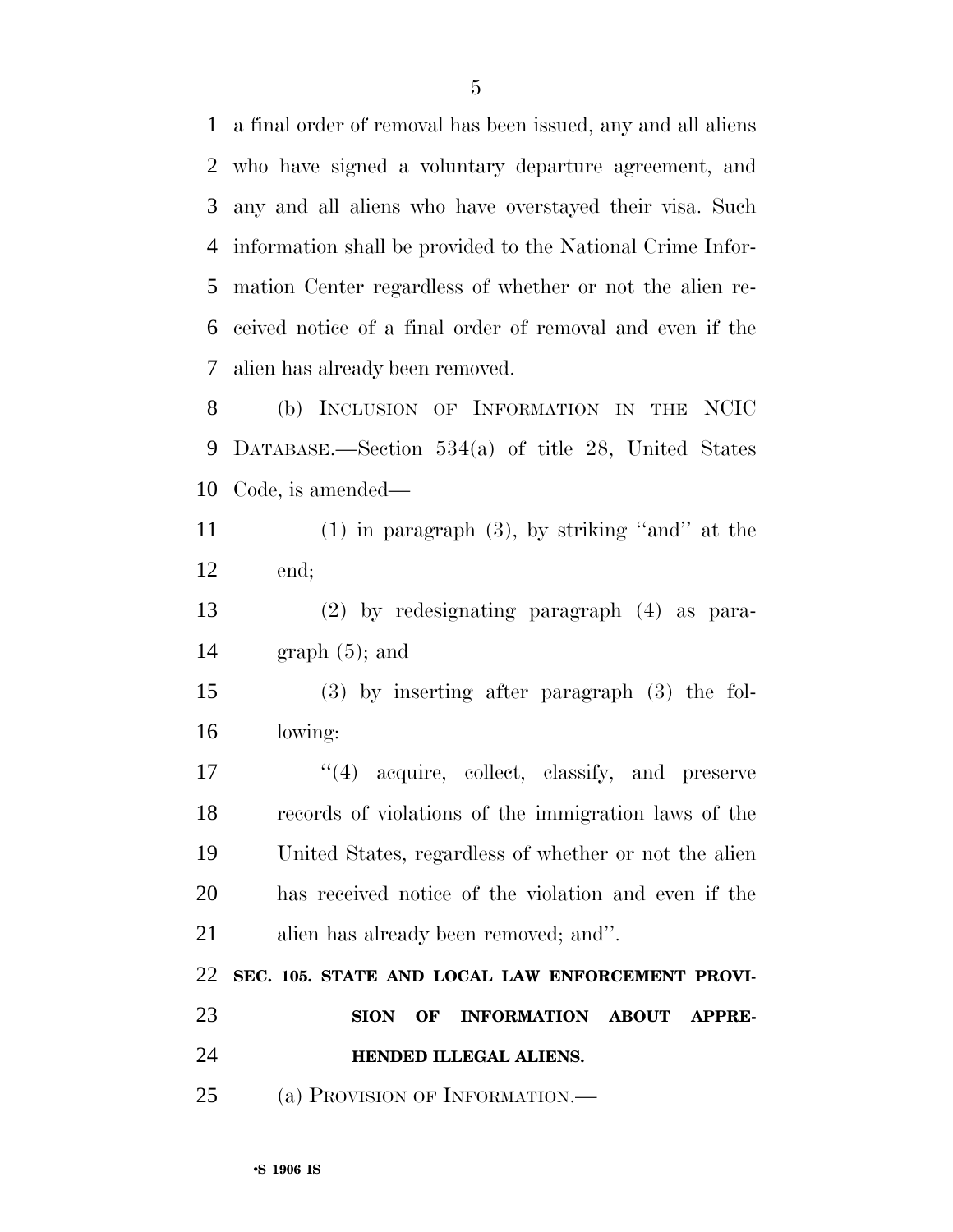(1) IN GENERAL.—In order to receive funds under the State Criminal Alien Assistance Program described in section 241(i) of the Immigration and Nationality Act (8 U.S.C. 1231(i)), States and local- ities shall provide to the Department of Homeland Security the information listed in subsection (b) on each alien apprehended in the jurisdiction of the State or locality who is believed to be in violation of an immigration law of the United States. (2) TIME LIMITATION.—Not later than 10 days after an alien described in paragraph (1) is appre- hended, information required to be provided under paragraph (1) must be provided in such form and in such manner as the Secretary of Homeland Security may, by regulation or guideline, require. (b) INFORMATION REQUIRED.—The information list- ed in this subsection is as follows: (1) The alien's name. (2) The alien's address or place of residence. 20 (3) A physical description of the alien. (4) The date, time, and location of the encoun-22 ter with the alien and reason for stopping, detaining, apprehending, or arresting the alien. (5) If applicable, the alien's driver's license number and the State of issuance of such license.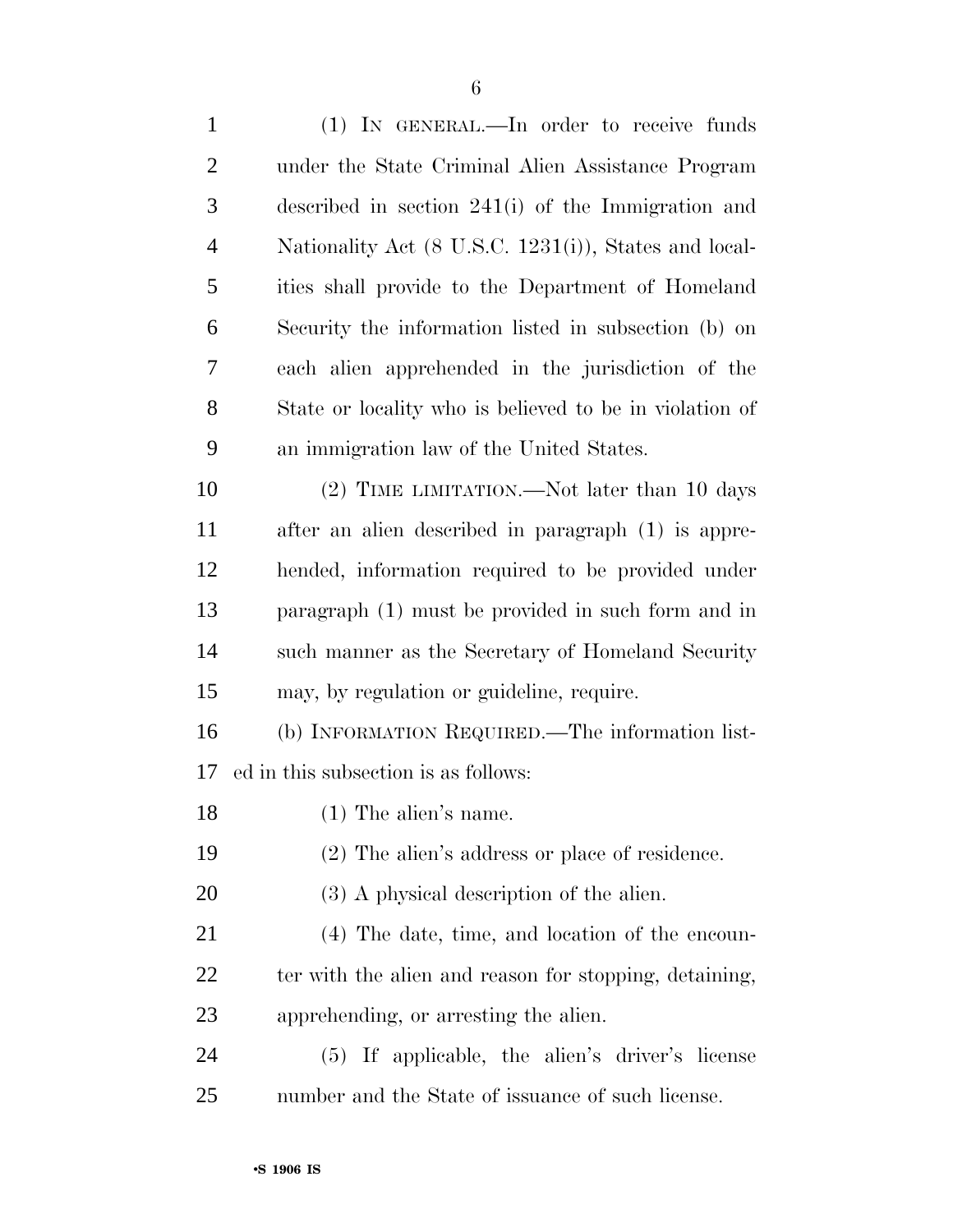| $\mathbf{1}$   | $(6)$ If applicable, the type of any other identi-            |
|----------------|---------------------------------------------------------------|
| $\overline{2}$ | fication document issued to the alien, any designa-           |
| 3              | tion number contained on the identification docu-             |
| $\overline{4}$ | ment, and the issuing entity for the identification           |
| 5              | document.                                                     |
| 6              | (7) If applicable, the license plate number,                  |
| 7              | make, and model of any automobile registered to, or           |
| 8              | driven by, the alien.                                         |
| 9              | $(8)$ A photo of the alien, if available or readily           |
| 10             | obtainable.                                                   |
| 11             | (9) The alien's fingerprints, if available or read-           |
| 12             | ily obtainable.                                               |
| 13             | (c) REIMBURSEMENT.—The Department of Home-                    |
| 14             | land Security shall reimburse States and localities for all   |
| 15             | reasonable costs, as determined by the Secretary of Home-     |
| 16             | land Security, incurred by that State or locality as a result |
| 17             | of providing information required by this section.            |
| 18             | (d) AUTHORIZATION OF APPROPRIATIONS.—There is                 |
| 19             | authorized to be appropriated such sums as necessary to       |
| 20             | carry out this Act.                                           |
| 21             | SEC. 106. INCREASED FEDERAL DETENTION SPACE.                  |
| 22             | (a) CONSTRUCTION OR ACQUISITION OF DETENTION                  |
| 23             | FACILITIES.                                                   |
| 24             | (1) IN GENERAL.—The Secretary of Homeland                     |
| 25             | Security shall construct or acquire, in addition to ex-       |
|                |                                                               |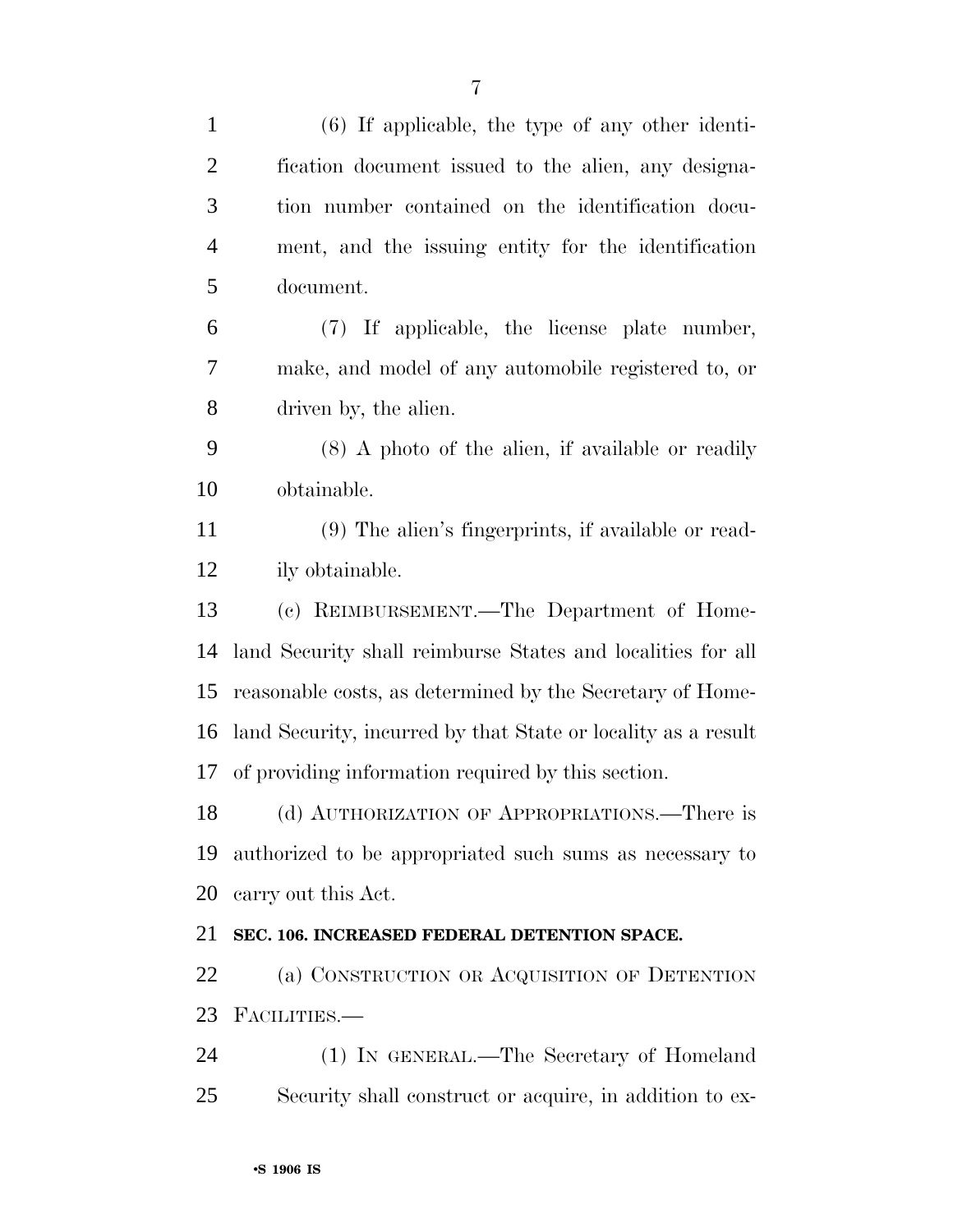isting facilities for the detention of aliens, 20 deten- tion facilities in the United States, with 500 beds per facility, for aliens detained pending removal or a decision on removal of such alien from the United States.

 (2) ADDITIONAL FACILITIES.—Whenever the capacity of any detention facility remains within a 1 percent range of full capacity for longer than 1 year, the Secretary of Homeland Security shall construct or acquire additional detention facilities beyond the number authorized in paragraph (1) as are appro-priate to eliminate that condition.

 (3) DETERMINATIONS.—The need for, or loca- tion of, any detention facility built or acquired in ac- cordance with this subsection shall be determined by 16 the detention trustee within the Bureau of Immigra-tion and Customs Enforcement.

18 (4) USE OF INSTALLATIONS UNDER BASE CLO- SURE LAWS.—In acquiring detention facilities under this subsection, the Secretary of Homeland Security shall consider the transfer of appropriate portions of military installations approved for closure or realign- ment under the Defense Base Closure and Realign-ment Act of 1990 (part A of title XXIX of Public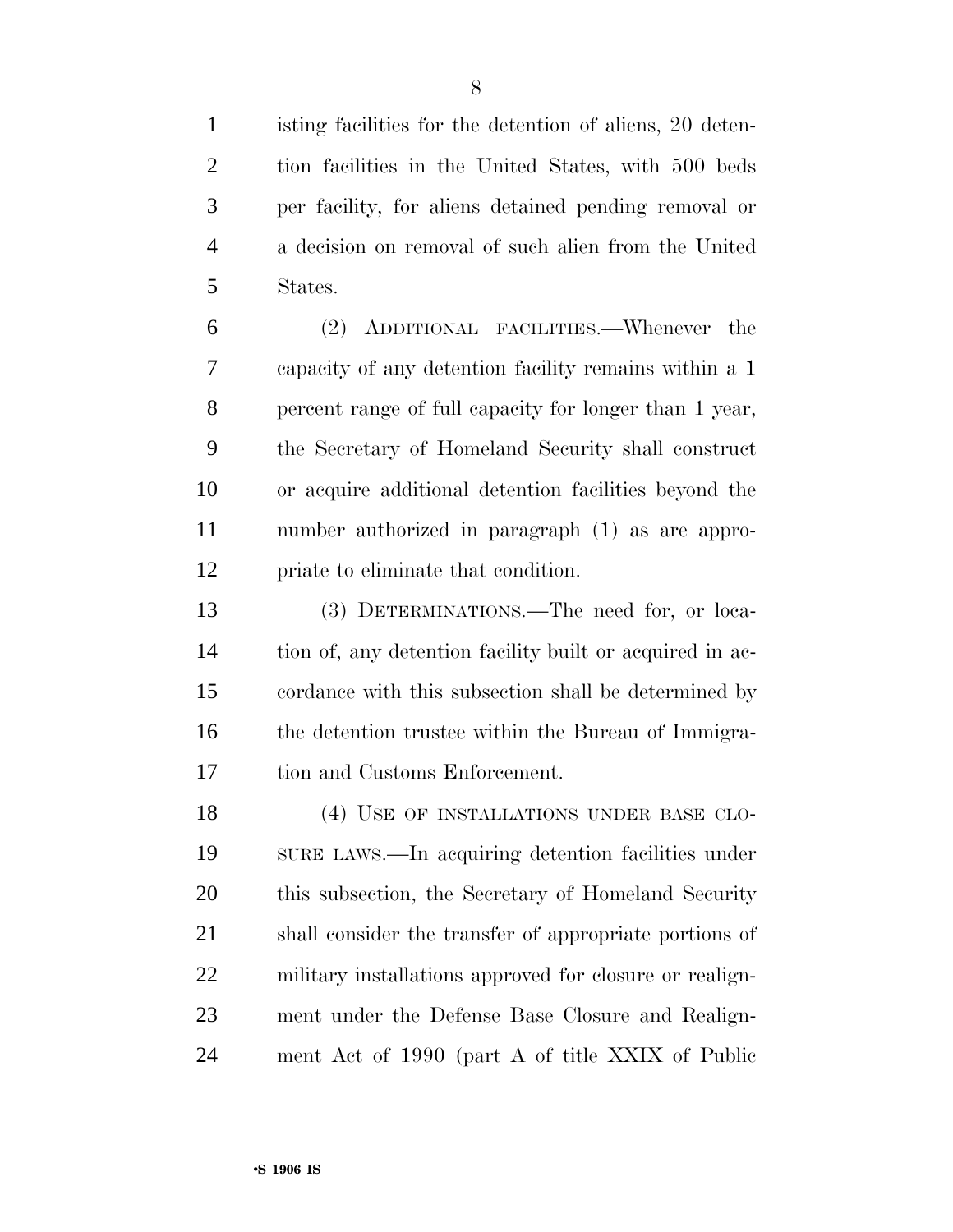Law 101–510; 10 U.S.C. 2687 note) for use in ac-2 cordance with subsection  $(a)(1)$ . (b) AUTHORIZATION OF APPROPRIATIONS.—There are authorized to be appropriated such sums as necessary to carry out this section. (c) TECHNICAL AND CONFORMING AMENDMENT.— 7 Section  $241(g)(1)$  of the Immigration and Nationality Act 8 (8 U.S.C.  $1231(g)(1)$ ) shall be amended by striking "may expend'' and inserting ''shall expend''. **SEC. 107. FEDERAL CUSTODY OF ILLEGAL ALIENS APPRE- HENDED BY STATE OR LOCAL LAW ENFORCE- MENT.**  (a) IN GENERAL.—Title II of the Immigration and Nationality Act (8 U.S.C. 1151 et seq.) is amended by adding after section 240C the following: **CUSTODY OF ILLEGAL ALIENS**  ''SEC. 240D. (a) If the chief executive officer of a State (or, if appropriate, a political subdivision of the State) exercising authority with respect to the apprehen- sion of an illegal alien submits a request to the Secretary of Homeland Security that the alien be taken into Federal custody, the Secretary of Homeland Security—  $\frac{4}{1}$  shall— 24 ''(A) not later than 48 hours after the con- clusion of the State charging process or dis-missal process, or if no State charging or dis-

#### •**S 1906 IS**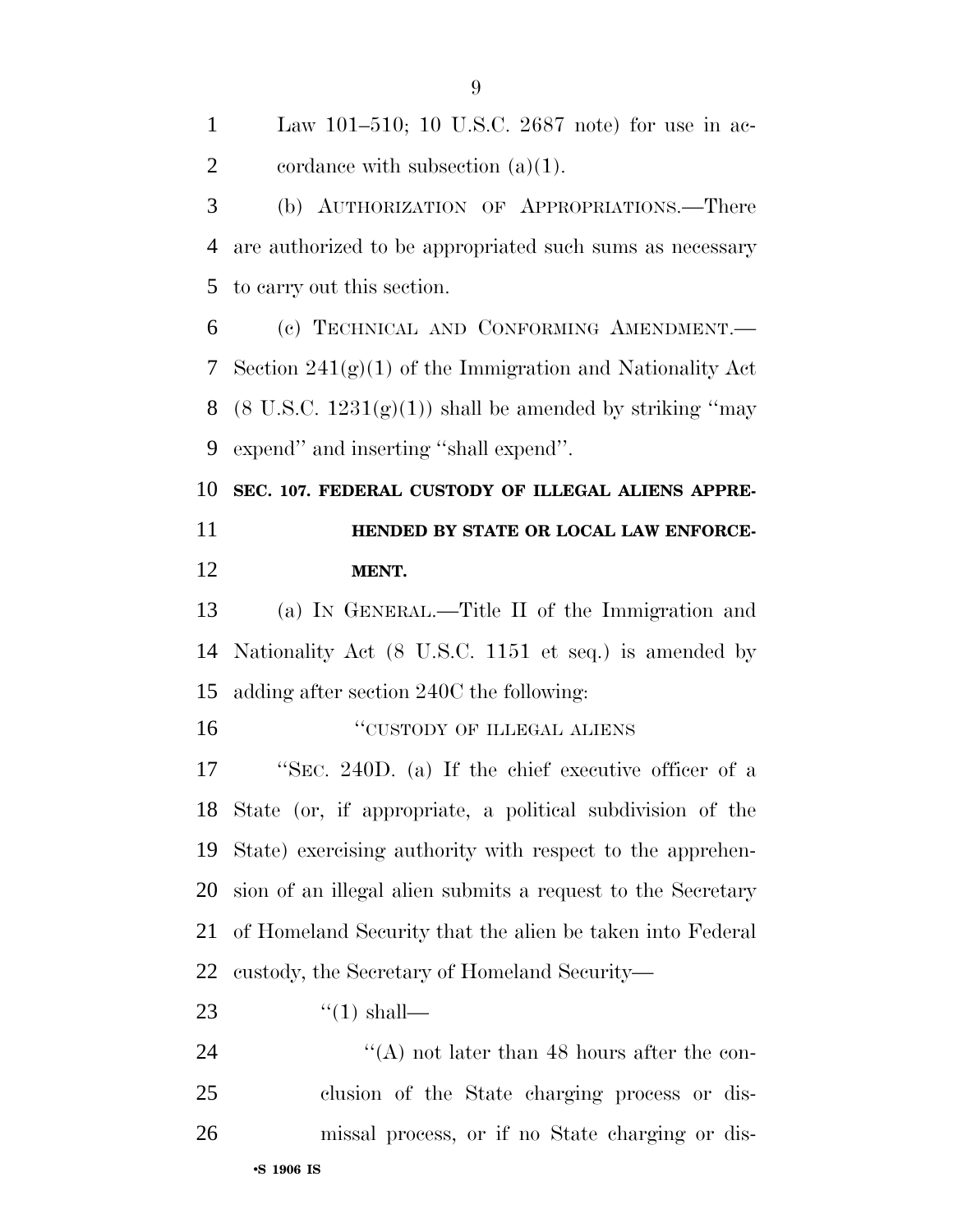| $\mathbf{1}$   | missal process is required, not later than 48                    |
|----------------|------------------------------------------------------------------|
| $\overline{2}$ | hours after the illegal alien is apprehended,                    |
| 3              | take the illegal alien into the custody of the                   |
| $\overline{4}$ | Federal Government and incarcerate the alien;                    |
| 5              | <b>or</b>                                                        |
| 6              | $\lq\lq$ request that the relevant State or                      |
| 7              | local law enforcement agency temporarily incar-                  |
| 8              | cerate or transport the illegal alien for transfer               |
| 9              | to Federal custody; and                                          |
| 10             | $\lq(2)$ shall designate a Federal, State, or local              |
| 11             | prison or jail or a private contracted prison or deten-          |
| 12             | tion facility within each State as the central facility          |
| 13             | for that State to transfer custody of the criminal or            |
| 14             | illegal aliens to the Department of Homeland Secu-               |
| 15             | rity.".                                                          |
| 16             | "(b) The Department of Homeland Security shall re-               |
| 17             | imburse States and localities for all reasonable expenses,       |
|                | 18 as determined by the Secretary of Homeland Security, in-      |
| 19             | curred by a State or locality in the incarceration and           |
| 20             | transportation of an illegal alien as described in subpara-      |
| 21             | graphs $(A)$ and $(B)$ of subsection $(a)(1)$ . Compensation     |
| 22             | provided for costs incurred under subparagraphs (A) and          |
| 23             | $(B)$ of subsection $(a)(1)$ shall be the average cost of incar- |
| 24             | ceration of a prisoner in the relevant State, as determined      |
| 25             | by the chief executive officer of a State (or, as appropriate,   |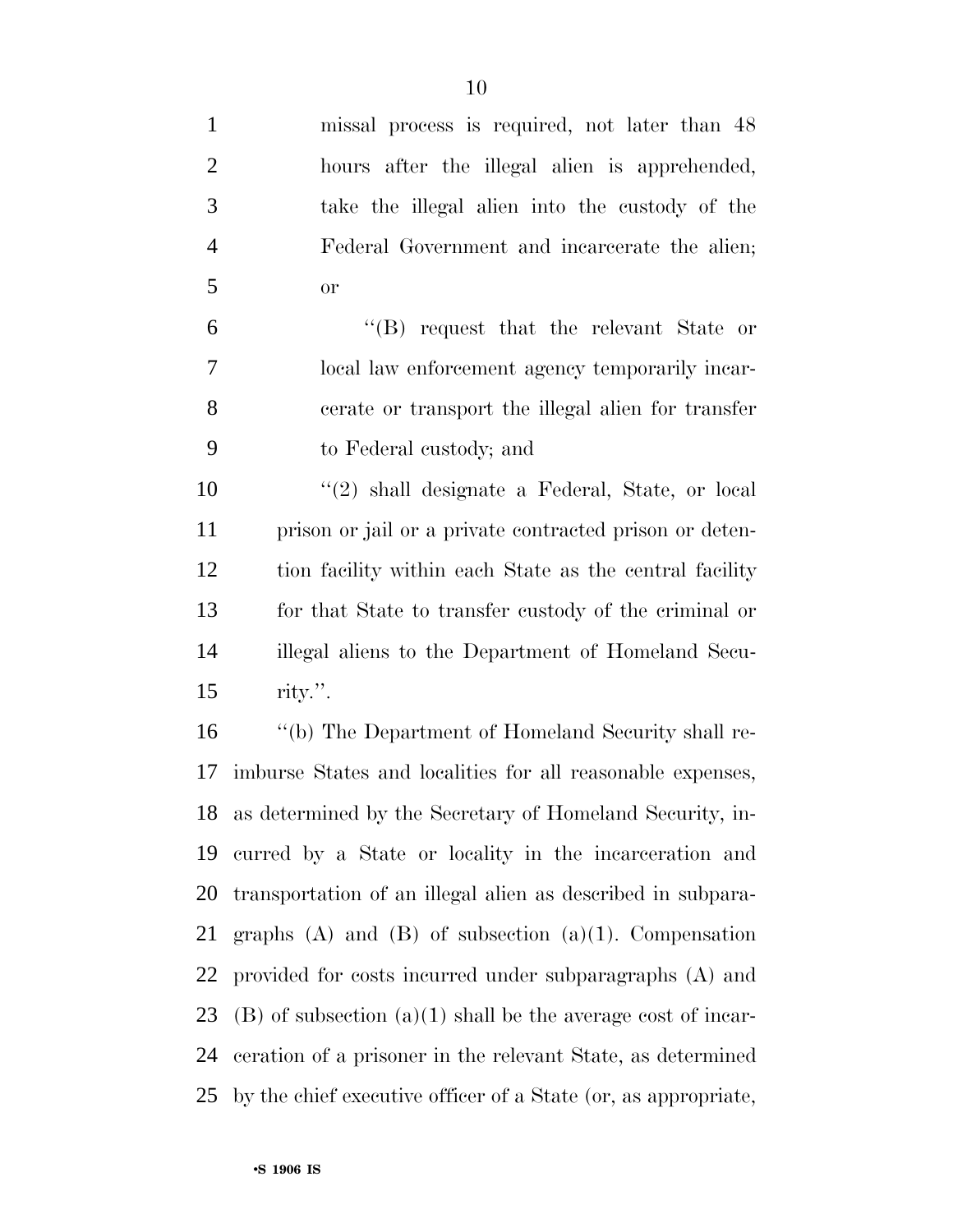a political subdivision of the State) plus the cost of trans- porting the criminal or illegal alien from the point of ap- prehension, to the place of detention, and to the custody transfer point if the place of detention and place of cus-tody are different.

 ''(c) The Secretary of Homeland Security shall en- sure that illegal aliens incarcerated in Federal facilities pursuant to this subsection are held in facilities which pro-vide an appropriate level of security.

 ''(d)(1) In carrying out this section, the Secretary of Homeland Security may establish a regular circuit and schedule for the prompt transfer of apprehended illegal aliens from the custody of States and political subdivisions of States to Federal custody.

 ''(2) The Secretary of Homeland Security may enter into contracts with appropriate State and local law en- forcement and detention officials to implement this sub-section.

 ''(e) For purposes of this section, the term 'illegal alien' means an alien who—

21 ''(1) entered the United States without inspec-22 tion or at any time or place other than that des-ignated by the Secretary of Homeland Security;

 ''(2) was admitted as a nonimmigrant and who, at the time the alien was taken into custody by the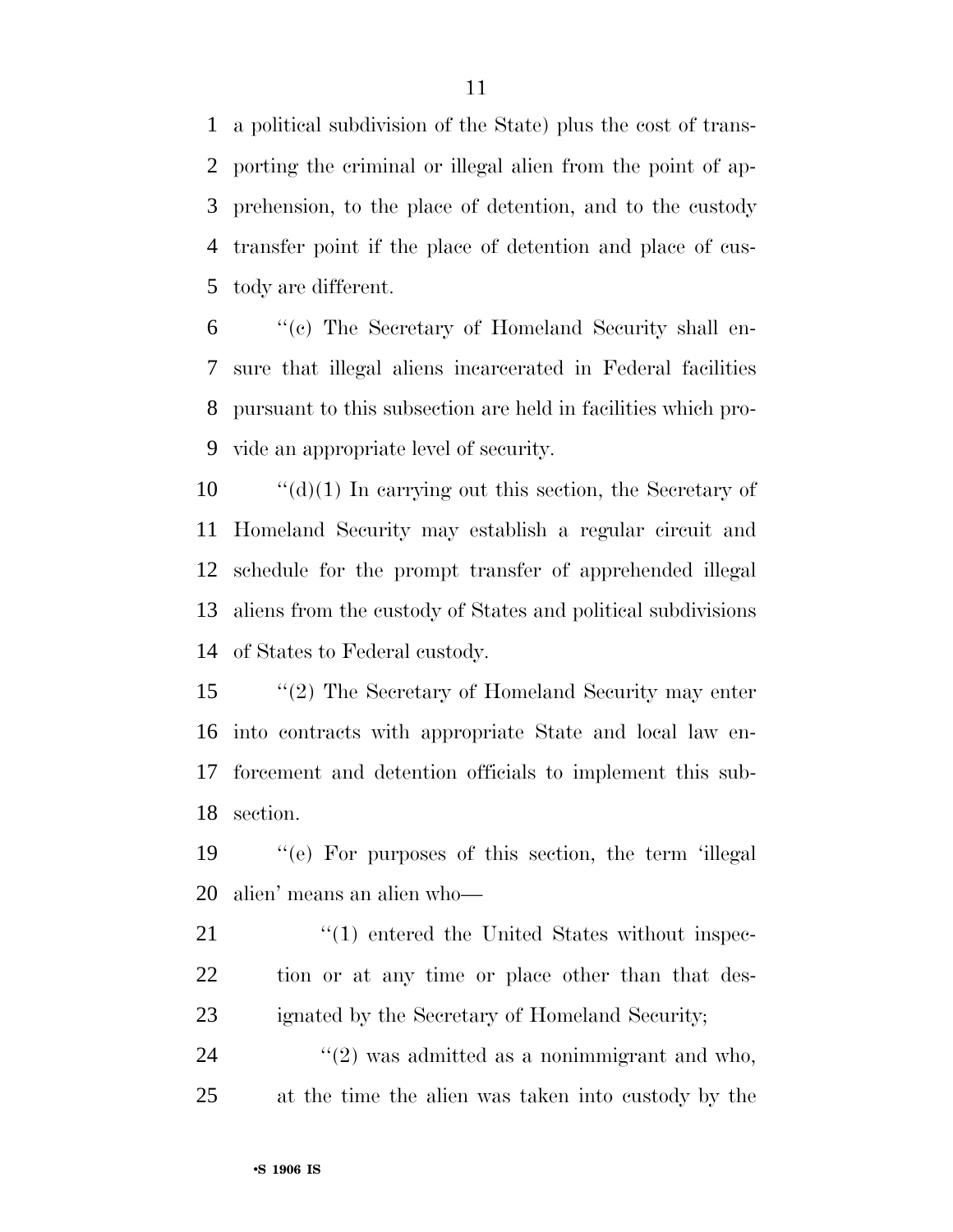| $\mathbf{1}$   | State or a political subdivision of the State, had                            |
|----------------|-------------------------------------------------------------------------------|
| $\overline{2}$ | failed to-                                                                    |
| 3              | $\lq\lq$ maintain the nonimmigrant status in                                  |
| $\overline{4}$ | which the alien was admitted or to which it was                               |
| 5              | changed under section 248; or                                                 |
| 6              | $\lq\lq(B)$ comply with the conditions of any                                 |
| $\tau$         | such status;                                                                  |
| 8              | $\cdot\cdot$ (3) was admitted as an immigrant and has                         |
| 9              | subsequently failed to comply with the requirements                           |
| 10             | of that status; or                                                            |
| 11             | $\cdot$ (4) failed to depart the United States under a                        |
| 12             | voluntary departure agreement or under a final                                |
| 13             | order of removal.".                                                           |
| 14             | (b) AUTHORIZATION OF APPROPRIATIONS FOR THE                                   |
| 15             | DETENTION AND TRANSPORTATION TO FEDERAL CUS-                                  |
| 16             | TODY OF ALIENS NOT LAWFULLY PRESENT.—There is                                 |
| 17             | authorized to be appropriated \$500,000,000 for the deten-                    |
|                | 18 tion and removal of aliens not lawfully present in the                     |
| 19             | United States under the Immigration and Nationality Act                       |
| 20             | $(8 \text{ U.S.C. } 1101 \text{ et seq.})$ for fiscal year 2004 and each sub- |
| 21             | sequent fiscal year.                                                          |
| 22             | SEC. 108. TRAINING OF STATE AND LOCAL LAW ENFORCE-                            |
| 23             | MENT PERSONNEL RELATING TO THE EN-                                            |
| 24             | FORCEMENT OF IMMIGRATION LAWS.                                                |
| 25             | (a) TRAINING MANUAL AND POCKET GUIDE.—                                        |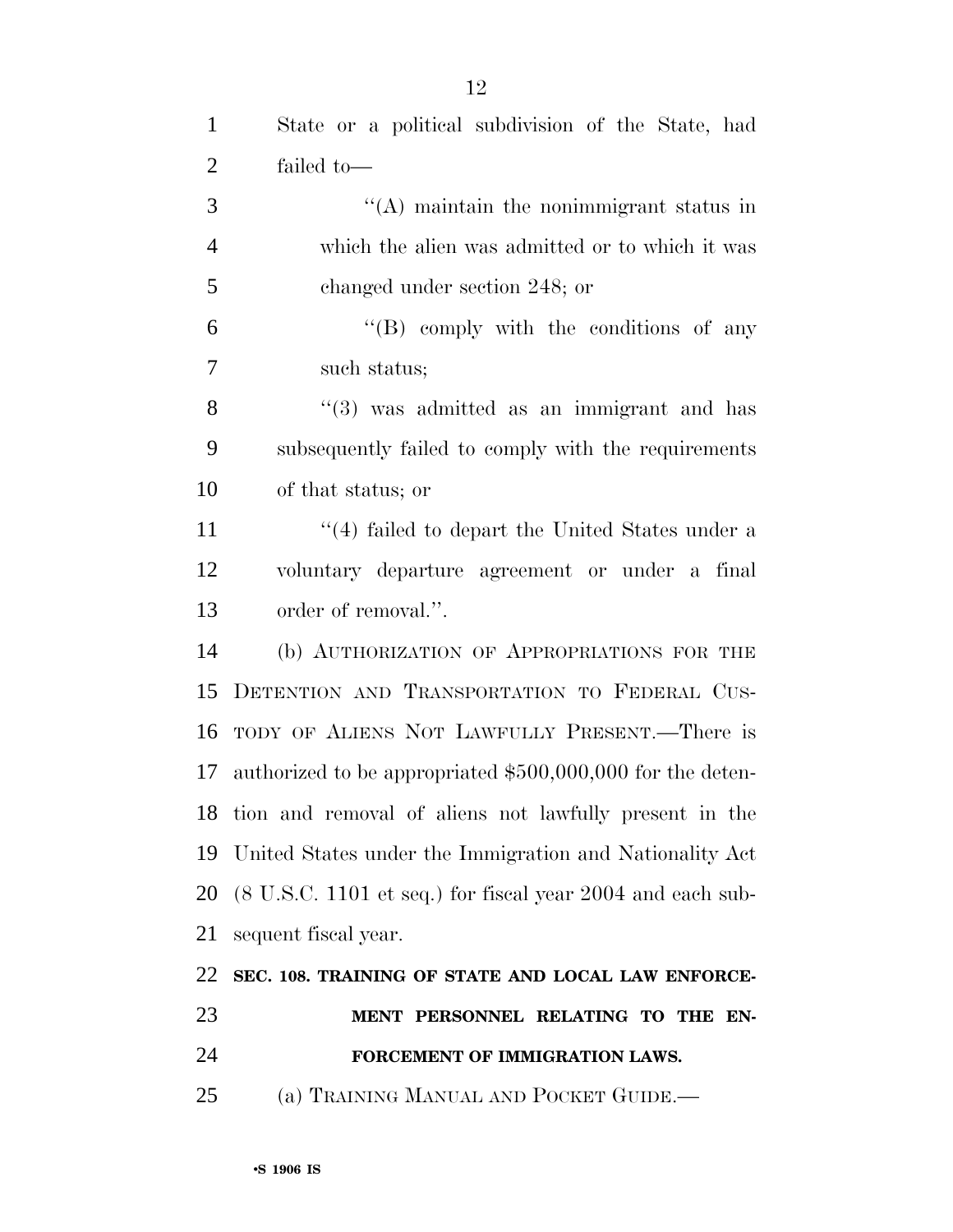(1) ESTABLISHMENT.—Not later than 180 days after the date of enactment of this Act, the Sec-retary of Homeland Security shall establish—

 (A) a training manual for law enforcement personnel of a State or political subdivision of a State to train such personnel in the investiga- tion, identification, apprehension, arrest, deten- tion, and transfer to Federal custody of aliens in the United States (including the transpor- tation of such aliens across State lines to deten- tion centers and identification of fraudulent documents); and

 (B) an immigration enforcement pocket guide for law enforcement personnel of a State or political subdivision of a State to provide a quick reference for such personnel in the course of duty.

 (2) AVAILABILITY.—The training manual and pocket guide established in accordance with para- graph (1) shall be made available to all State and local law enforcement personnel.

 (3) APPLICABILITY.—Nothing in this sub- section shall be construed to require State or local law enforcement personnel to carry the training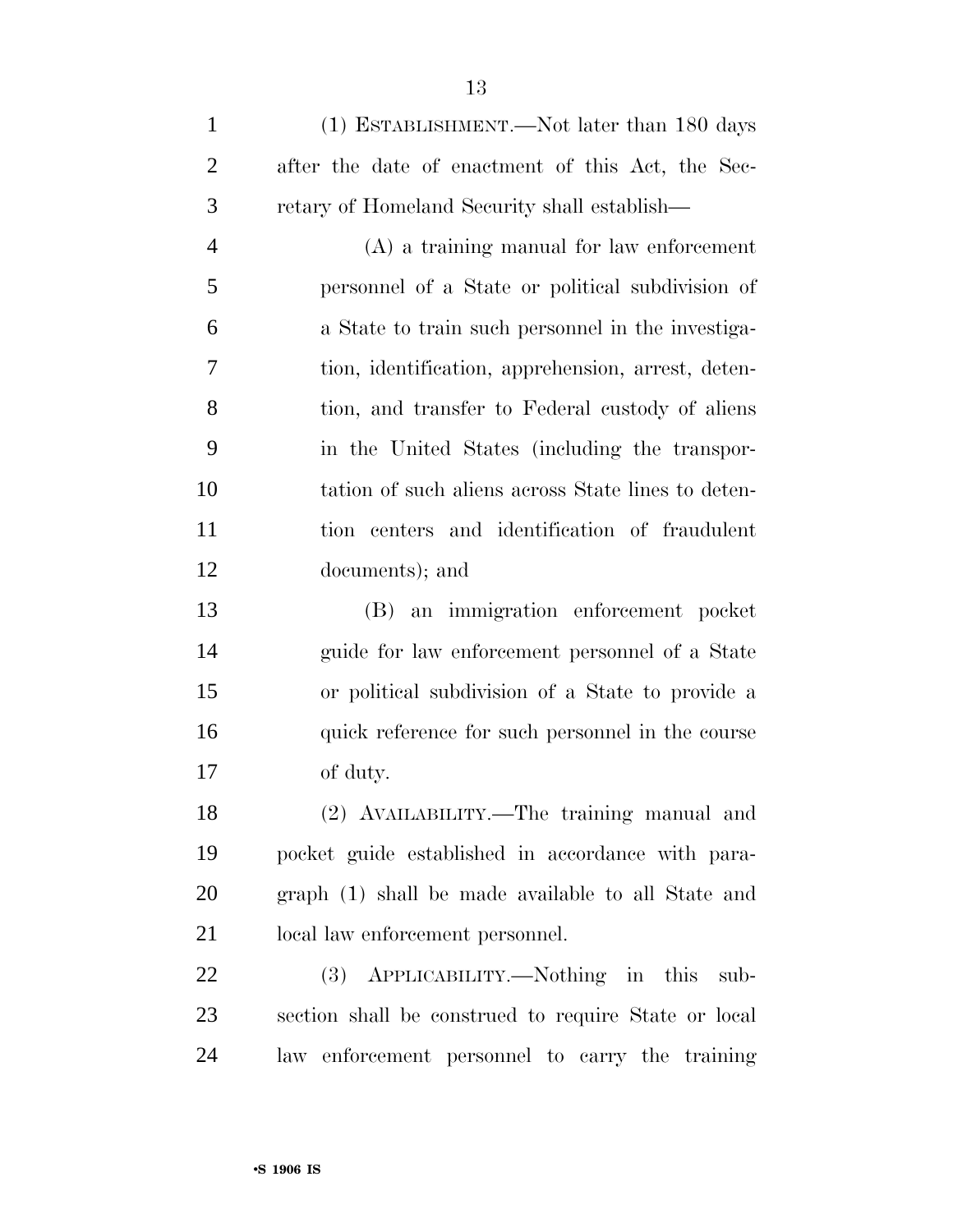| $\mathbf{1}$   | manual or pocket guide established in accordance      |
|----------------|-------------------------------------------------------|
| $\overline{2}$ | with paragraph (1) with them while on duty.           |
| 3              | (4) Costs.—The Department of Homeland Se-             |
| $\overline{4}$ | curity shall be responsible for any costs incurred in |
| 5              | establishing the training manual and pocket guide     |
| 6              | under this subsection.                                |
| $\overline{7}$ | (b) TRAINING FLEXIBILITY.—                            |
| 8              | (1) IN GENERAL.—The Department of Home-               |
| 9              | land Security shall make training of State and local  |
| 10             | law enforcement officers available through as many    |
| 11             | means as possible, including residential training at  |
| 12             | Federal facilities, onsite training held at State or  |
| 13             | local police agencies or facilities, online training  |
| 14             | courses by computer, teleconferencing, and video-     |
| 15             | tape, or the digital video display (DVD) of a train-  |
| 16             | ing course or courses.                                |

 (2) FEDERAL PERSONNEL TRAINING.—The training of State and local law enforcement per- sonnel under this section shall not displace or other- wise adversely affect the training of Federal per-sonnel.

 (c) ADMINISTRATION FEES.—The Secretary of Homeland Security may charge a fee for training under subsection (b) that shall be an amount equal to not more than half the actual costs of providing such training.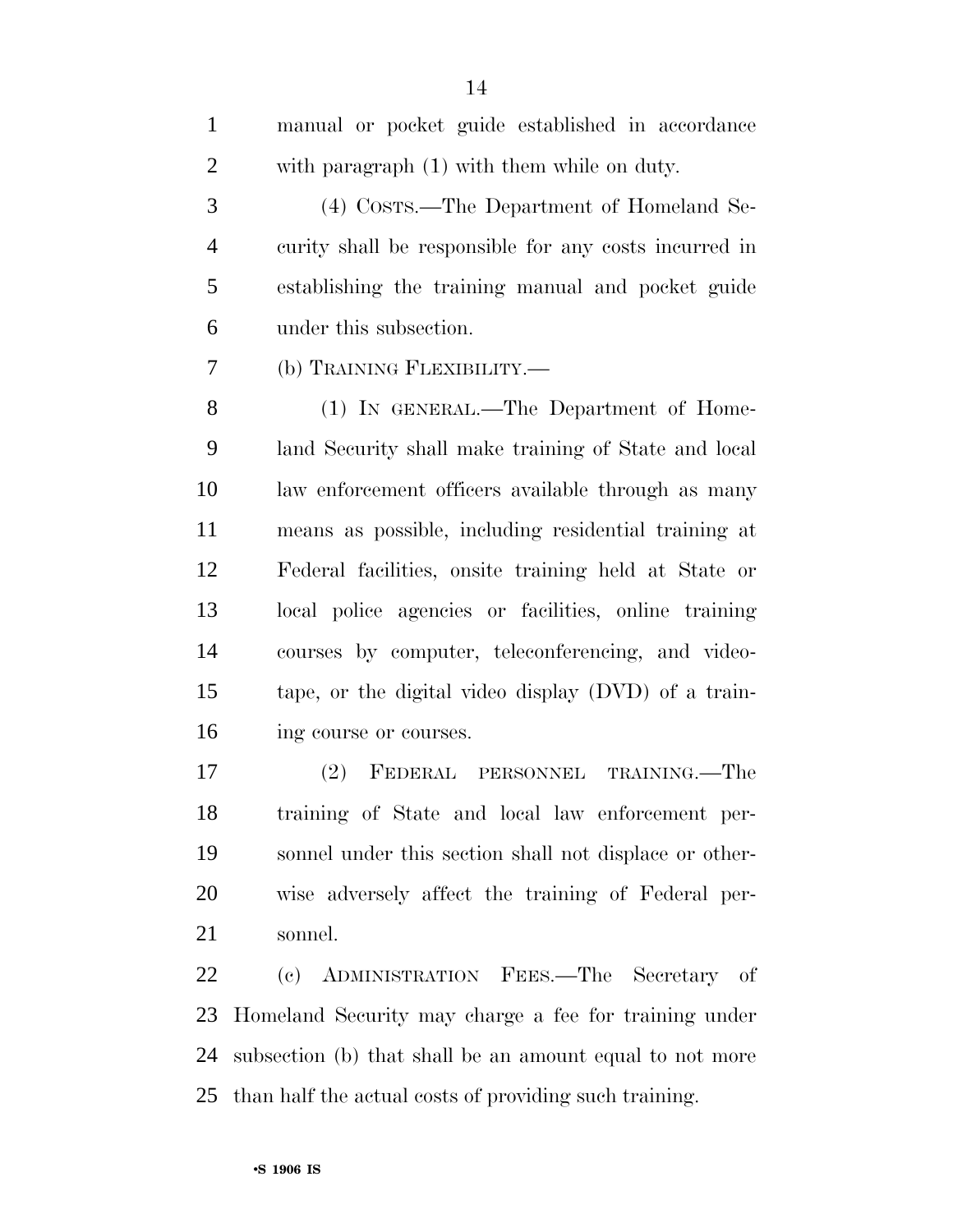(d) CLARIFICATION.—Nothing in this Act or any other provision of law shall be construed as making any immigration-related training a requirement for, or pre- requisite to, any State or local law enforcement officer ex- ercising that officer's inherent authority to apprehend, ar- rest, detain, or transfer to Federal custody illegal aliens during the normal course of carrying out their law enforce-ment duties.

 (e) TRAINING LIMITATION.—Section 287(g) of the 10 Immigration and Nationality Act  $(8 \text{ U.S.C. } 1357(g))$  is amended—

 (1) by striking ''Attorney General'' each place that term appears and inserting ''Secretary of Homeland Security''; and

 (2) in paragraph (2), by adding at the end the following: ''Such training shall not exceed 14 days or 80 hours, whichever is longer.''.

#### **SEC. 109. IMMUNITY.**

 (a) PERSONAL IMMUNITY.—Notwithstanding any other provision of law, a law enforcement officer of a State or local law enforcement agency shall be immune, to the same extent as a Federal law enforcement officer, from personal liability arising out of the enforcement of any im- migration law, provided the officer is acting within the scope of the officer's official duties.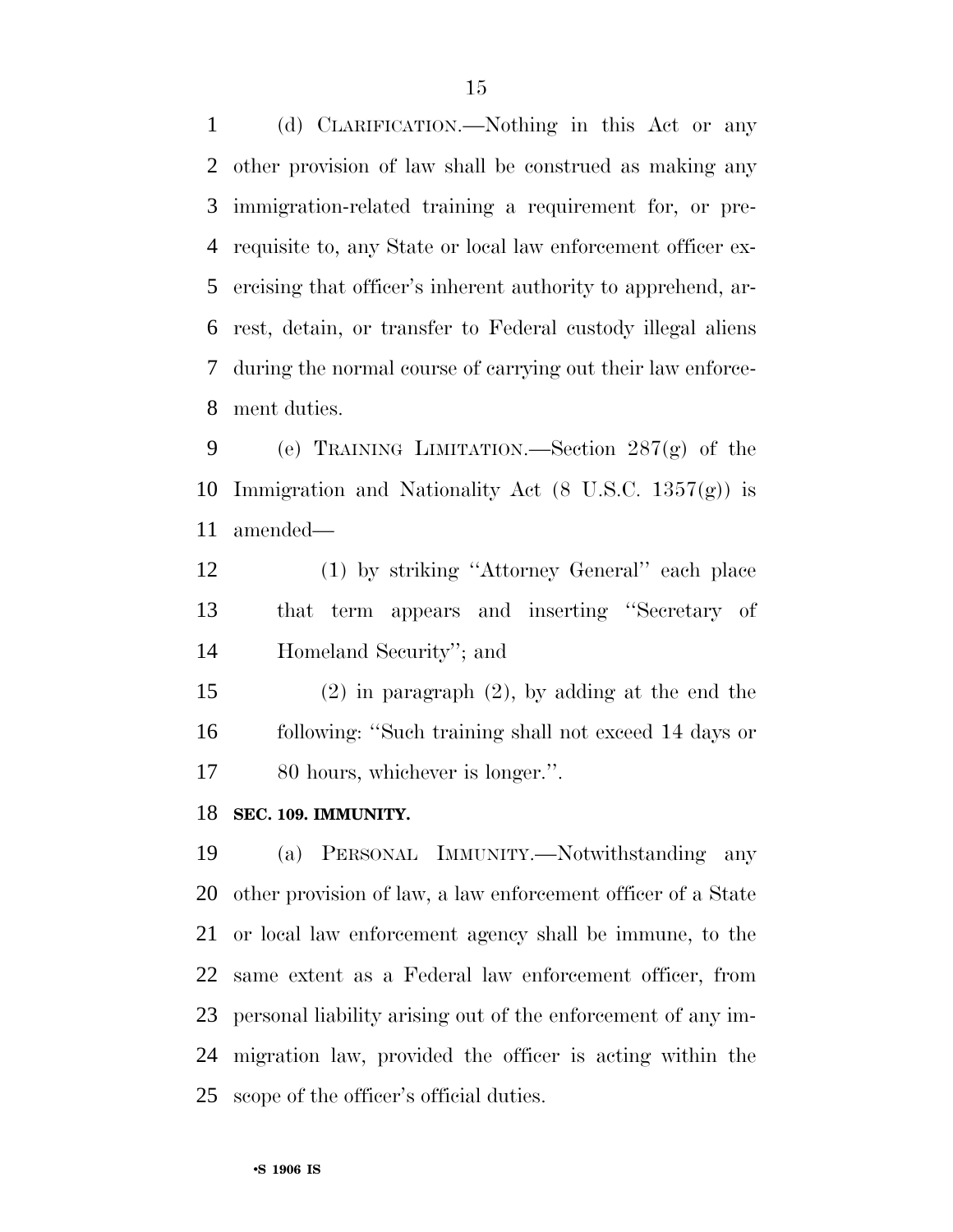(b) AGENCY IMMUNITY.—Notwithstanding any other provision of law, a State or local law enforcement agency shall be immune from any claim for money damages based on Federal, State, or local civil rights law for an incident arising out of the enforcement of any immigration law, except to the extent that the law enforcement officer of that agency, whose action the claim involves, committed a violation of Federal, State, or local criminal law in the course of enforcing such immigration law.

## **SEC. 110. PLACES OF DETENTION FOR ALIENS ARRESTED PENDING EXAMINATION AND DECISION ON REMOVAL.**

 (a) IN GENERAL.—Section 241(g) of the Immigra- tion and Nationality Act (8 U.S.C. 1231(g)) is amended by adding at the end the following:

16 "(3) POLICY ON DETENTION IN STATE AND LOCAL DETENTION FACILITIES.—In carrying out paragraph (1), the Secretary of Homeland Security shall ensure that an alien arrested under section 287(a) is detained, pending the alien's being taken for the examination described in that section, in a State or local prison, jail, detention center, or other comparable facility, if—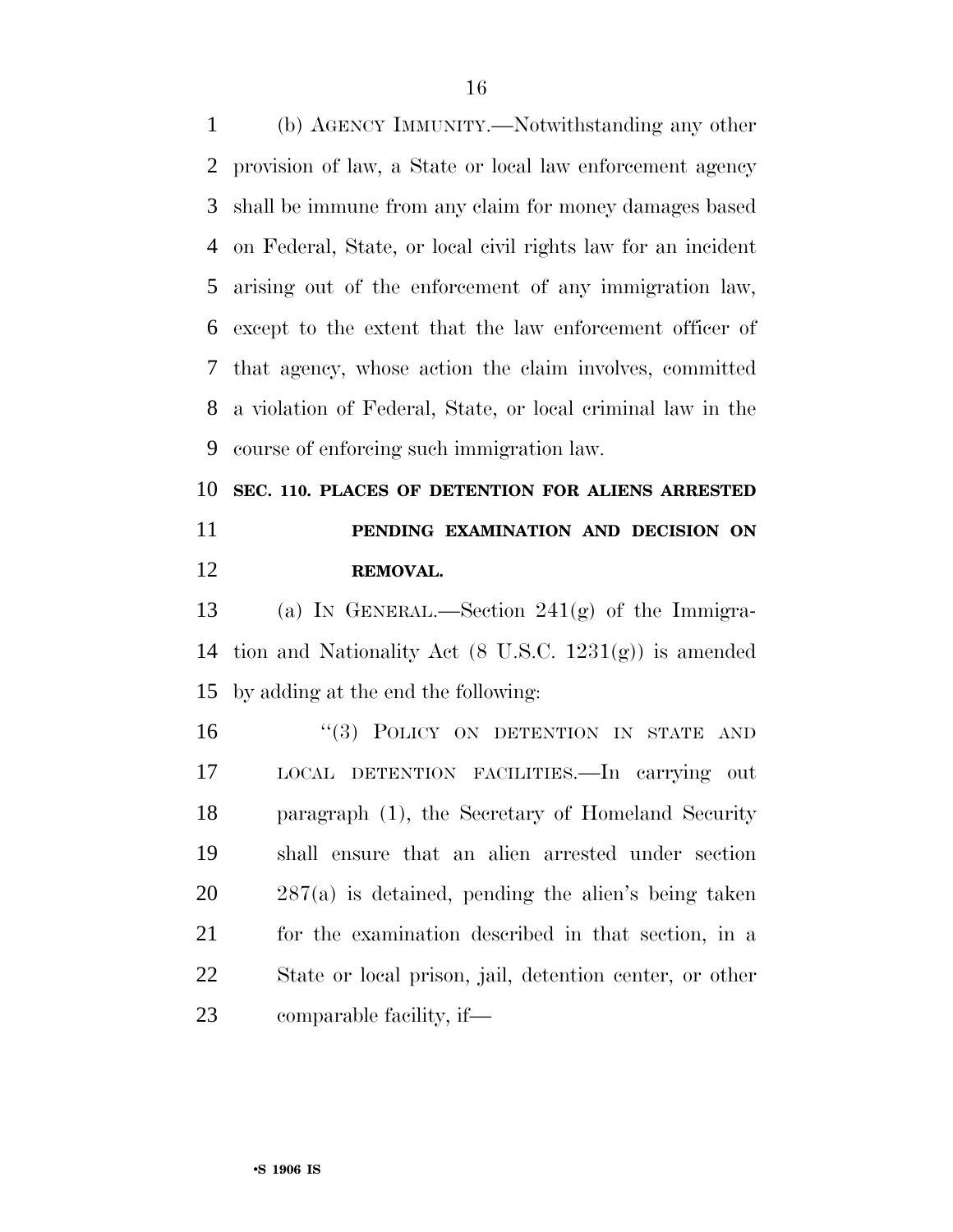| $\mathbf{1}$   | $\lq\lq$ such a facility is the most suitably lo-           |
|----------------|-------------------------------------------------------------|
| $\overline{2}$ | cated Federal, State, or local facility available           |
| 3              | for such purpose under the circumstances;                   |
| $\overline{4}$ | "(B) an appropriate arrangement for such                    |
| 5              | use of the facility can be made; and                        |
| 6              | $\lq\lq$ such facility satisfies the standards              |
| 7              | for the housing, care, and security of persons              |
| 8              | held in custody of a United States marshal.".               |
| 9              | (b) DETENTION FACILITY SUITABILITY.-Notwith-                |
| 10             | standing any other provision of law, a facility described   |
| 11             | in section $241(g)(3)(C)$ of the Immigration and Nation-    |
| 12             | ality Act, as added by subsection (a), is adequate for de-  |
| 13             | tention of persons being held for immigration related vio-  |
| 14             | lations.                                                    |
| 15             | (c) TECHNICAL AND CONFORMING AMENDMENT.                     |
| 16             | Section 241 of the Immigration and Nationality Act (8)      |
| 17             | U.S.C. 1231) is amended by striking "Attorney General"      |
|                | 18 each place that term appears and inserting "Secretary of |
| 19             | Homeland Security".                                         |
| 20             | SEC. 111. INSTITUTIONAL REMOVAL PROGRAM.                    |
| 21             | (a) CONTINUATION.                                           |
| 22             | (1) IN GENERAL.—The Department of Home-                     |
| 23             | land Security shall continue to operate and imple-          |
| 24             | ment the program known as the Institutional Re-             |
| 25             | moval Program (IRP) which—                                  |
|                |                                                             |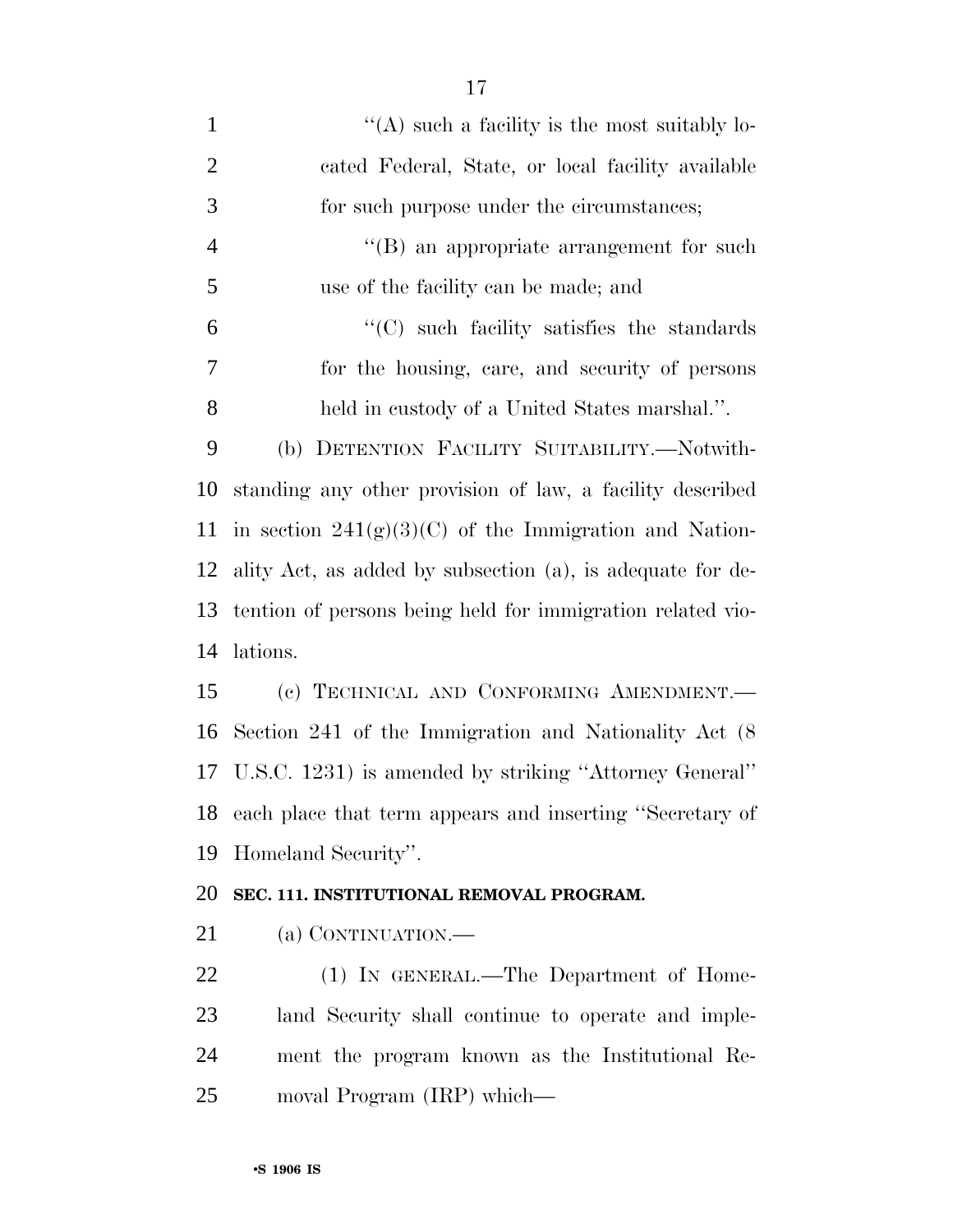| $\mathbf{1}$   | (A) identifies removable criminal aliens in                 |
|----------------|-------------------------------------------------------------|
| $\overline{2}$ | Federal and State correctional facilities;                  |
| 3              | (B) ensures such aliens are not released                    |
| $\overline{4}$ | into the community; and                                     |
| 5              | (C) removes such aliens from the United                     |
| 6              | States after the completion of their sentences.             |
| 7              | (2) EXPANSION.—The Institutional Removal                    |
| 8              | Program shall be extended to all States. Any State          |
| 9              | that receives Federal funds for the incarceration of        |
| 10             | criminal aliens shall—                                      |
| 11             | (A) cooperate with Federal Institutional                    |
| 12             | Removal Program officials;                                  |
| 13             | (B) expeditiously and systematically iden-                  |
| 14             | tify criminal aliens in its prison and jail popu-           |
| 15             | lations; and                                                |
| 16             | (C) promptly convey such information to                     |
| 17             | Federal IRP authorities as a condition for re-              |
| 18             | ceiving such funds.                                         |
| 19             | (b) AUTHORIZATION FOR DETENTION AFTER COM-                  |
| 20             | PLETION OF STATE OR LOCAL PRISON SENTENCE.-Law              |
| 21             | enforcement officers of a State or political subdivision of |
| 22             | a State have the authority to—                              |
| 23             | (1) hold an illegal alien for a period of up to             |
| 24             | 14 days after the alien has completed the alien's           |
| 25             | State prison sentence in order to effectuate the            |
|                |                                                             |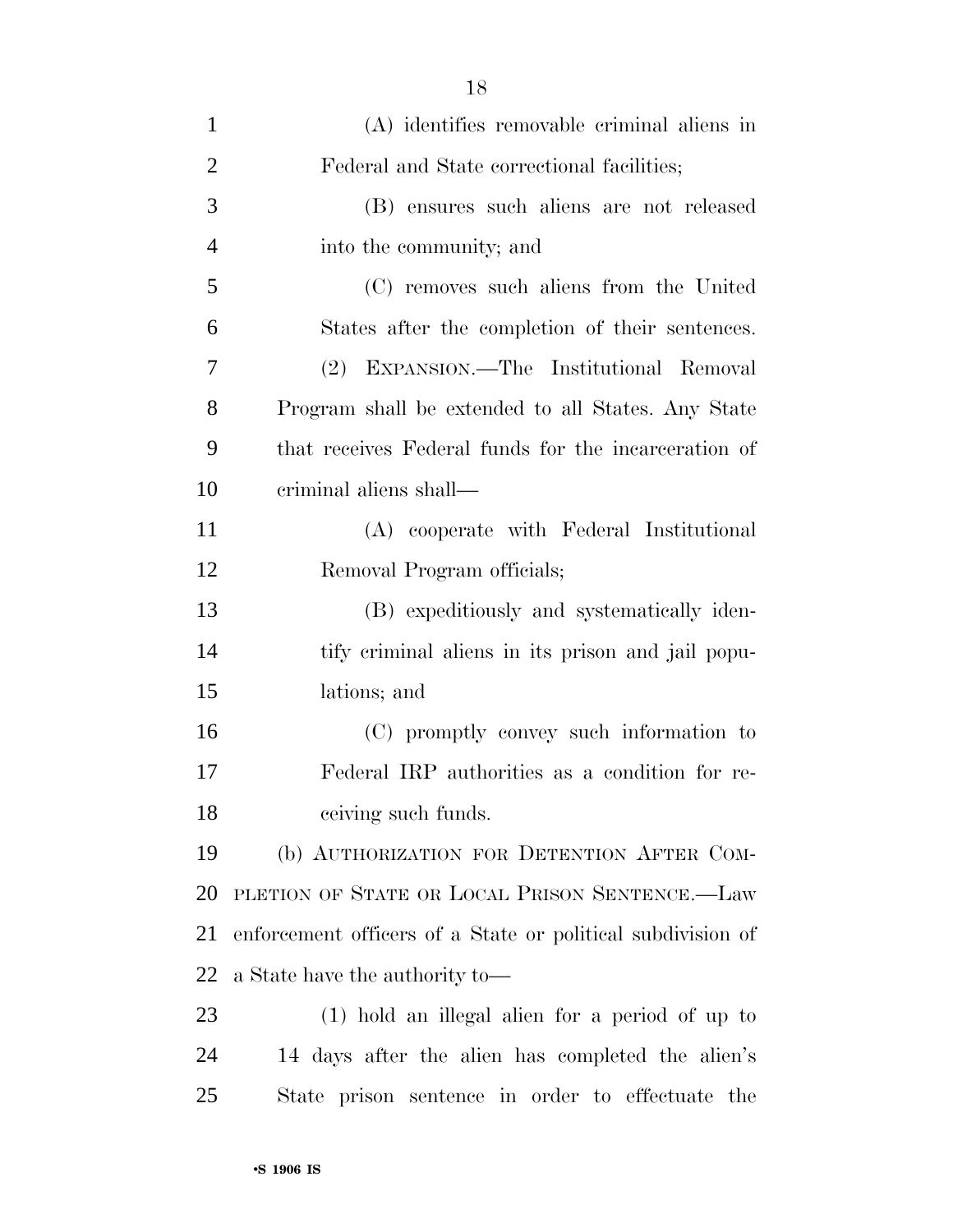transfer of the alien to Federal custody when the alien is removable or not lawfully present in the United States; or

 (2) issue a detainer that would allow aliens who have served a State prison sentence to be detained by the State prison until personnel from the Bureau of Immigration and Customs Enforcement can take the alien into custody.

 (c) TECHNOLOGY USAGE.—Technology such as videoconferencing shall be used to the maximum extent possible in order to make the Institutional Removal Pro- gram (IRP) available in remote locations. Mobile access to Federal databases of aliens, such as IDENT, and live scan technology shall be used to the maximum extent prac- ticable in order to make these resources available to State and local law enforcement agencies in remote locations. (d) AUTHORIZATION OF APPROPRIATIONS.—There is authorized to be appropriated to carry out the Institu-tional Removal Program—

- (1) \$10,000,000 for fiscal year 2004;
- (2) \$20,000,000 for fiscal year 2005;
- (3) \$30,000,000 for fiscal year 2006;
- (4) \$40,000,000 for fiscal year 2007;
- (5) \$50,000,000 for fiscal year 2008;
- (6) \$60,000,000 for fiscal year 2009;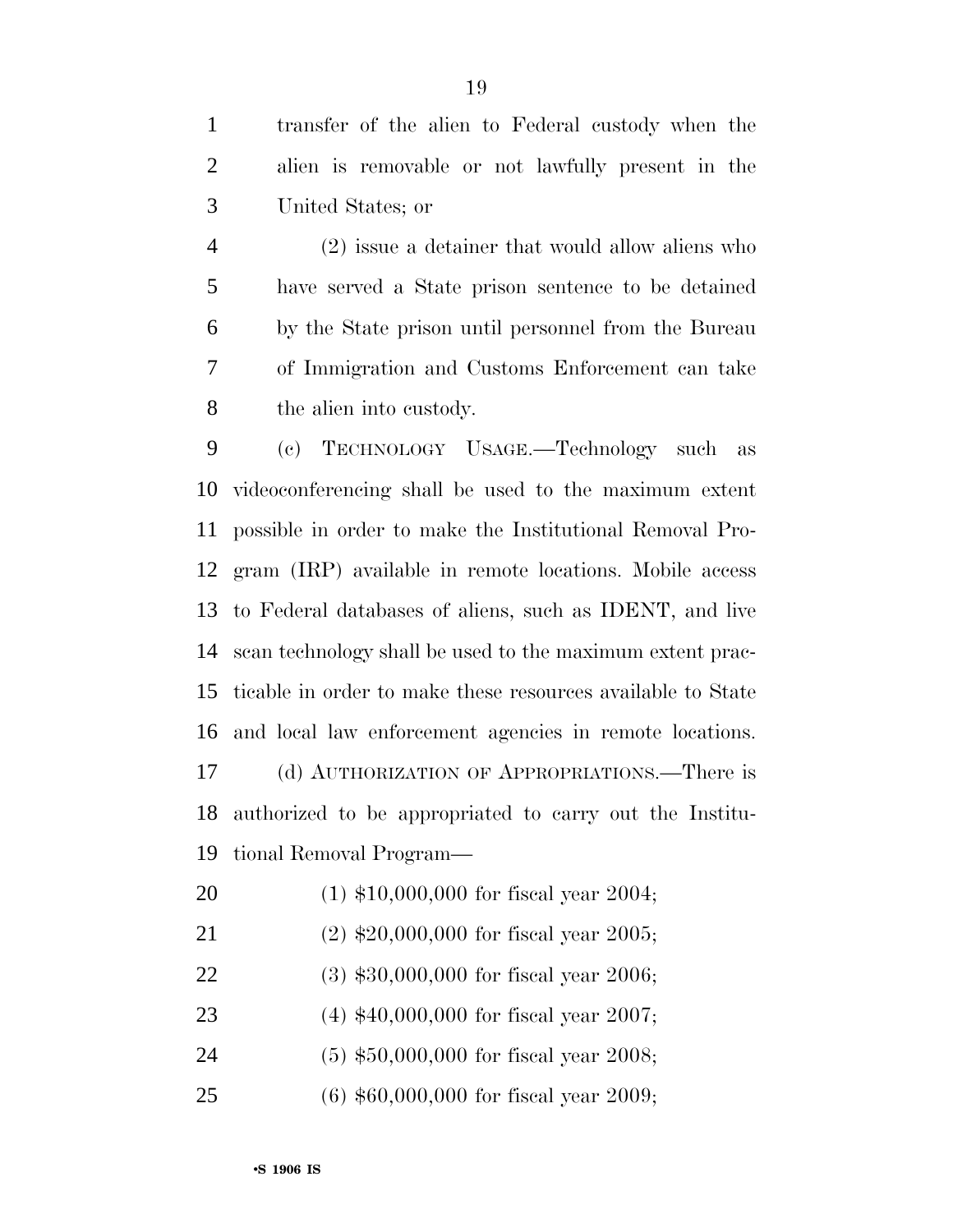(7) \$70,000,000 for fiscal year 2010; and (8) \$80,000,000 for fiscal year 2011. **TITLE II—ENHANCING EN- FORCEMENT OF THE IMMI- GRATION AND NATIONALITY ACT IN THE INTERIOR THROUGH IMPROVED DOCU-MENT SECURITY** 

**SEC. 201. DRIVERS LICENSES.** 

(a) EXPIRATION DATE FOR CERTAIN ALIENS.—

 (1) IN GENERAL.—Section 656 of the Illegal Immigration Reform and Immigrant Responsibility Act of 1996 (5 U.S.C. 301 note) is amended by in-serting after subsection (a) the following:

 ''(b) STATE-ISSUED DRIVER'S LICENSES EXPIRA- TION DATE.—A Federal agency may not accept for any identification-related purpose a driver's license issued by a State unless, if the driver's license is issued to an alien who is in lawful status but who is not an alien lawfully admitted for permanent residence, the period of validity of the license expires on the date on which the alien's au-thorization to remain in the United States expires.''.

 (2) EFFECTIVE DATE.—The amendment made by paragraph (1) shall take effect beginning on Oc-tober 1, 2007, but shall apply only to licenses issued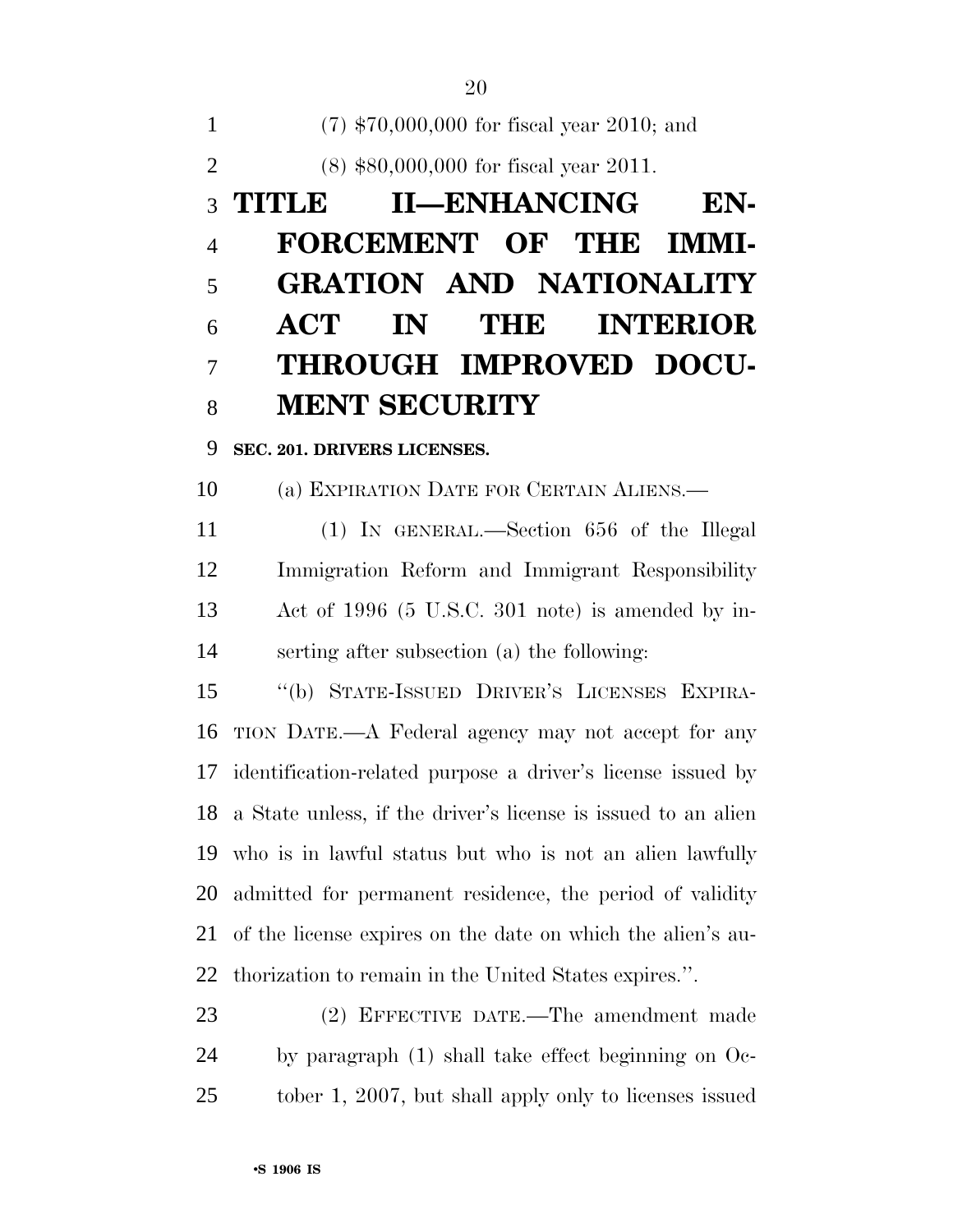| $\mathbf{1}$   | to an individual for the first time and to replace-         |
|----------------|-------------------------------------------------------------|
| $\overline{2}$ | ment or renewal licenses issued according to State          |
| 3              | law.                                                        |
| $\overline{4}$ | (b) CONDITION OF FUNDS.—Section $402(b)(1)$ of              |
| 5              | title 23, United States Code, is amended—                   |
| 6              | $(1)$ in subparagraph $(C)$ , by striking "and" at          |
| 7              | the end;                                                    |
| 8              | $(2)$ in subparagraph $(D)$ , by striking the period        |
| 9              | at the end and inserting "; and"; and                       |
| 10             | $(3)$ by adding at the end the following:                   |
| 11             | " $(E)$ prohibit aliens who are not in lawful               |
| 12             | status, as determined under the Immigration                 |
| 13             | and Nationality Act (8 U.S.C. 1101 et seq.),                |
| 14             | from being issued a driver's license in that                |
| 15             | State.".                                                    |
| 16             | SEC. 202. SECURE AND VERIFIABLE IDENTIFICATION RE-          |
| 17             | <b>QUIRED FOR FEDERAL PUBLIC BENEFITS.</b>                  |
| 18             | (a) IN GENERAL.—In the provision in the United              |
| 19             | States of a Federal public benefit or service that requires |
| 20             | the recipient to produce identification, no Federal agency, |
| 21             | commission, or other entity within the executive, legisla-  |
| 22             | tive, or judicial branch of the Federal Government may      |
| 23             | accept, recognize, or rely on (or authorize the acceptance  |
| 24             | or recognition of, or the reliance on) any identification   |
| 25             | document, unless—                                           |